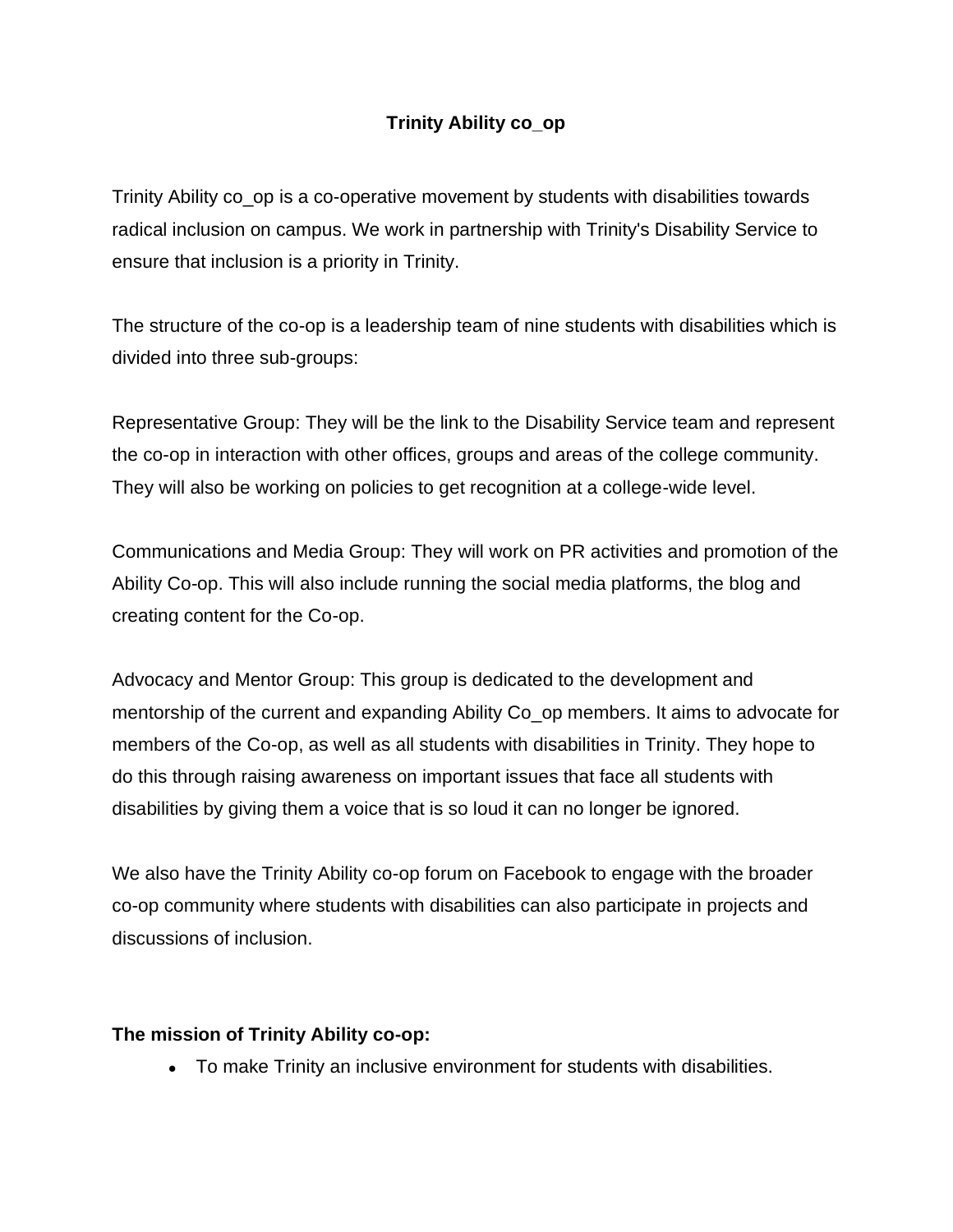- To raise awareness of the challenges students with disabilities face on a dayto-day basis and how Trinity can best support us as students.
- Create a safe space for students to discuss issues they are having or develop friendships with other students with disabilities.
- Provide opportunities for students with disabilities to develop graduate attribute skills such as communication, project management and teamwork through projects within the Co-op.

### **Goals of Trinity Ability co-op:**

- Inclusion is widely discussed across campus and is a priority in academic teaching and within the student capitations.
- Students with disabilities develop skills from the co-op, which will benefit them in the workforce, which they may have not previously had gotten the opportunity to create.
- Have students with disabilities present in board discussions and are included in conversations of change in Trinity.
- An Ability co-op in every higher education institution and can support each other as a wider community of students with disabilities.
- Raise awareness of the issues faced by students with disabilities on a National Level and lobby to ensure that we are supported in higher education.

# **2020/21 Goals of Trinity Ability co-op:**

- Tackling Zoom online Accessibility: Automatic captioning is currently not being used by lecturers, and the business zoom account has the function to generate closed captioning. If they do not have the zoom business account, we want to lobby to ensure they switch to this as it is more accessible for students with disabilities.
- Creative Content: We want to produce a mini publication, short film and podcast series with the assistance of the Equality Fund. The purpose of this is further to raise awareness of disabilities and the importance of inclusion.